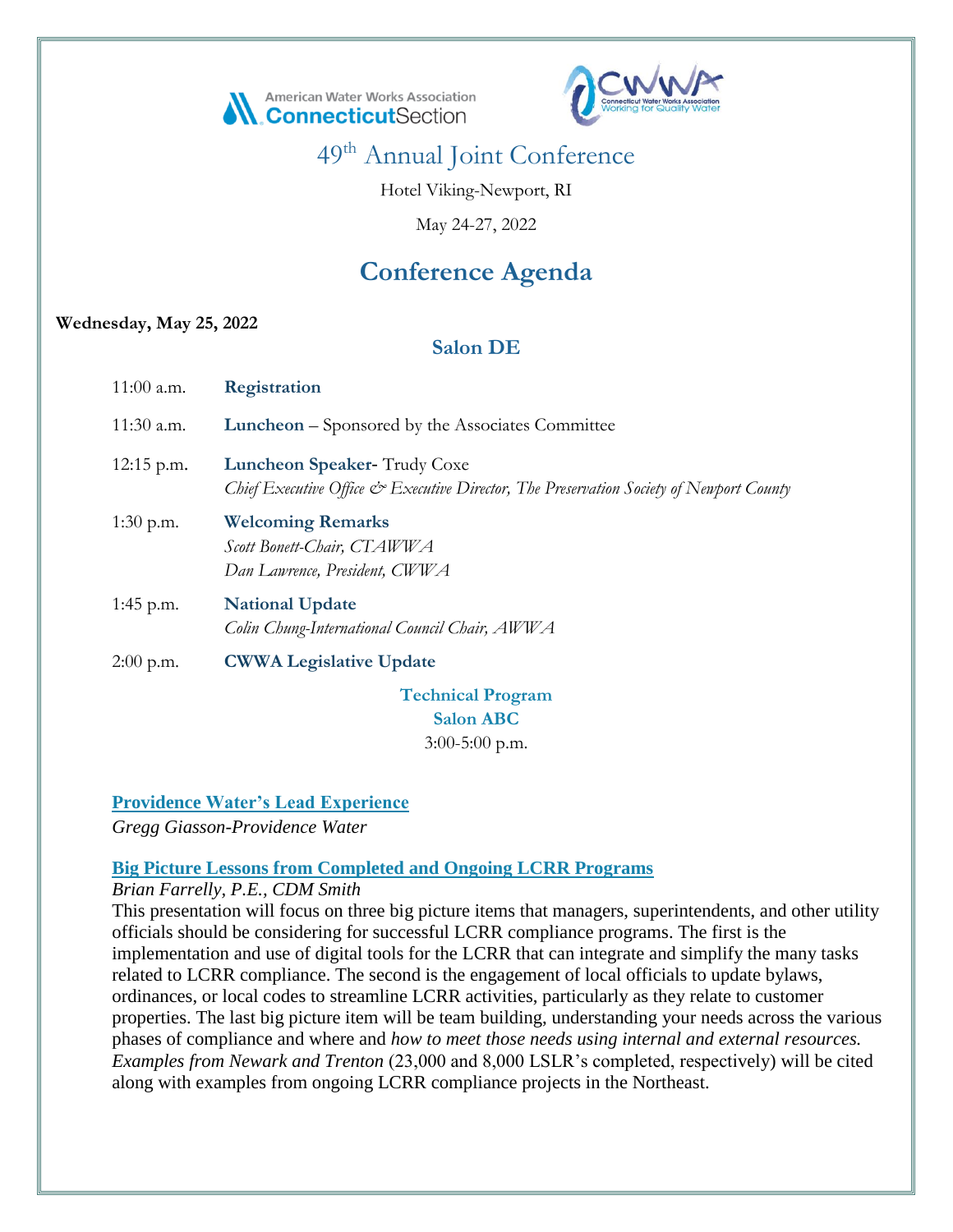Conference Agenda

# **Asset Management: Utilizing Excel and GIS to Prioritize your Capital Improvements**

*Patricia Kelliher, Hazen and Sawyer*

*Rose M. Gavrilovic, P.E., Connecticut Water Company*

You don't need extensive software to create an effective planning tool that can be continuously improved in house. Learn how Connecticut Water Company (CWC) used data already present in their GIS system to develop a risk-based tool that can be easily manipulated and updated by staff. The tool allows both spreadsheet outputs and visualization of risk factors through integration with GIS mapping to aide in decision making for capital improvements.

#### **From Concept to Production: The Mill Road Wellfield PFAS Experience**

*James Collins, P.E., Tighe & Bond Daniel Lawrence, P.E., Aquarion Water Company Carl McMorran, Aquarion Water Company*

In 2016, Aquarion began to develop a comprehensive PFAS management strategy for it's Hampton, NH system. The strategy considered both non-treatment and treatment alternatives to reduce PFAS concentrations while also being cognizant of the potential rate impacts to Aquarion's customers. Investments in blending and selective well operation were able to initially manage concentrations to allow for testing to identify the optimal treatment technology. As concentrations increased, the design of a GAC WTP was initiated in 2020 and the WTP began production in December 2021. This paper will review the PFAS management approach, WTP design, and operational lessons learned.

6:30 p.m. **Dinner Reception-Top of Newport**

#### **Thursday, May 26, 2022**

8:00 a.m. **Breakfast- Salon DE**

#### **AWWA Section Forum**

Colin Chung-AWWA John Herlihy-National Director, CTAWWA

> **Technical Program Salon ABC** 9:15 a.m.-12 p.m.

# **Embracing Our Role as a Force for Good in the Communities We Serve -- And Why We Should Talk About It!**

#### *Michelle Williams, Connecticut Water Company*

Each day, water professionals provide a life-sustaining resource to our communities. Over the last two years, the awareness of our critical role has increased. But there's still so much customers don't know about the impact that their water utility has on their community. From watershed protection that preserves open space to protect water quality and local habitats, to equity-based rate structures and charitable giving, to maintaining a highly-trained workforce that safely operates each day, water utilities across the state are champions of Environmental, Social and Governance issues within their workplaces and service areas. It's time to start sharing our stories.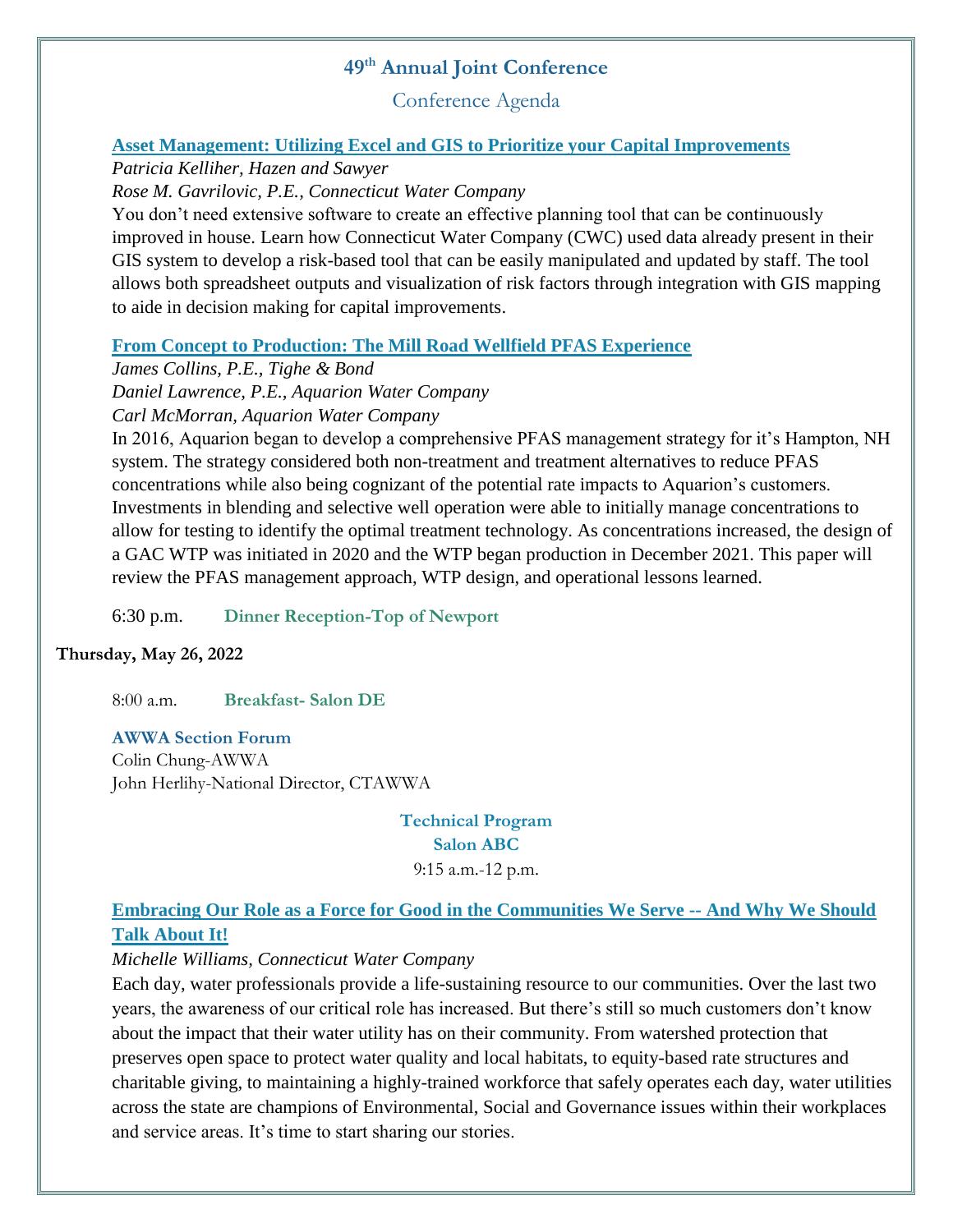Conference Agenda

#### **Setting and Justifying Staffing Levels in Water Organizations**

#### *James Courchaine, Regional Water Authority*

Today, the water and wastewater industry require a systematic approach in determining staffing levels for all work/business practices in water and wastewater utilities. In the past, this was accomplished by using an EPA guide or an industry "rule of thumb." Times have changed. As a result, management philosophies have changed. There must be a team effort in determining the level of service a utility wants to, needs to, or must provide. This presentation will discuss how to identify and implement levels of service, efficient and effective work/business practices, preventive and predictive maintenance programs and performance measures.

# **Building a Business Case for Intelligent Water: Applications of AI and Digital Twins**

# *Lauren DaCunha, P.E., Arcadis*

This presentation will summarize a year-long collaborative research effort to identify financial business cases and six non-financial business cases for applying intelligent water. Further, attendees of this presentation will be able to describe the ABC's of intelligence at water utilities: Artificial, Business, and Collective Intelligence. Attendees will also be able to identify requirements to be data-ready for AI, and understand what types of AI exist so that end users have confidence in the results from AI techniques.

#### **Break**

# **NO-DES Flushing at RWA**

#### *Amrik Matharu, EIT, Regional Water Authority Dan Peschell, Regional Water Authority*

The Regional Water Authority decided to pilot the Neutral Output Discharge Elimination System (NO-DES) created by NO-DES, Inc. in Bosque Farms New Mexico in 2002. The NO-DES system is a technological step forward compared to unidirectional flushing. It incorporates filter vessels, pumps, and motors along with associated monitoring equipment mounted to a trailer, or truck bed, to successfully scour mains at the appropriate velocities. This flushing truck was put into practice during the winter and summer months in some of our most impacted areas of the distribution system. It successfully removed cleaned mains in New Haven, East Haven, West Haven.

# **RWA's Hydraulic Model Evolution - Past, Present and Future**

# *Hetal Shah, Regional Water Authority*

# *Heather Doolittle, P.E., Tighe & Bond*

The RWA has maintained a water distribution system hydraulic model since the mid-1990's. Over the past 25 years the model has evolved to support modern advancements in computing, data collection, data management, and GIS. The most recent 2021 model update focused on incorporating newly available water use data from the installation of system-wide AMI and realigning the model network with current GIS. This session discusses the 2020 decision to update the model, the update process, examples of use in its first year of service and planned future uses of the model.

1:30-3:30 p.m.-**Networking Cruise & Lunch-Pre-Registration Required**

6:00 p.m. **Cocktail Reception—Bellevue Ballroom Patio**

7:00 p.m. **Award Banquet Dinner– Bellevue Ballroom**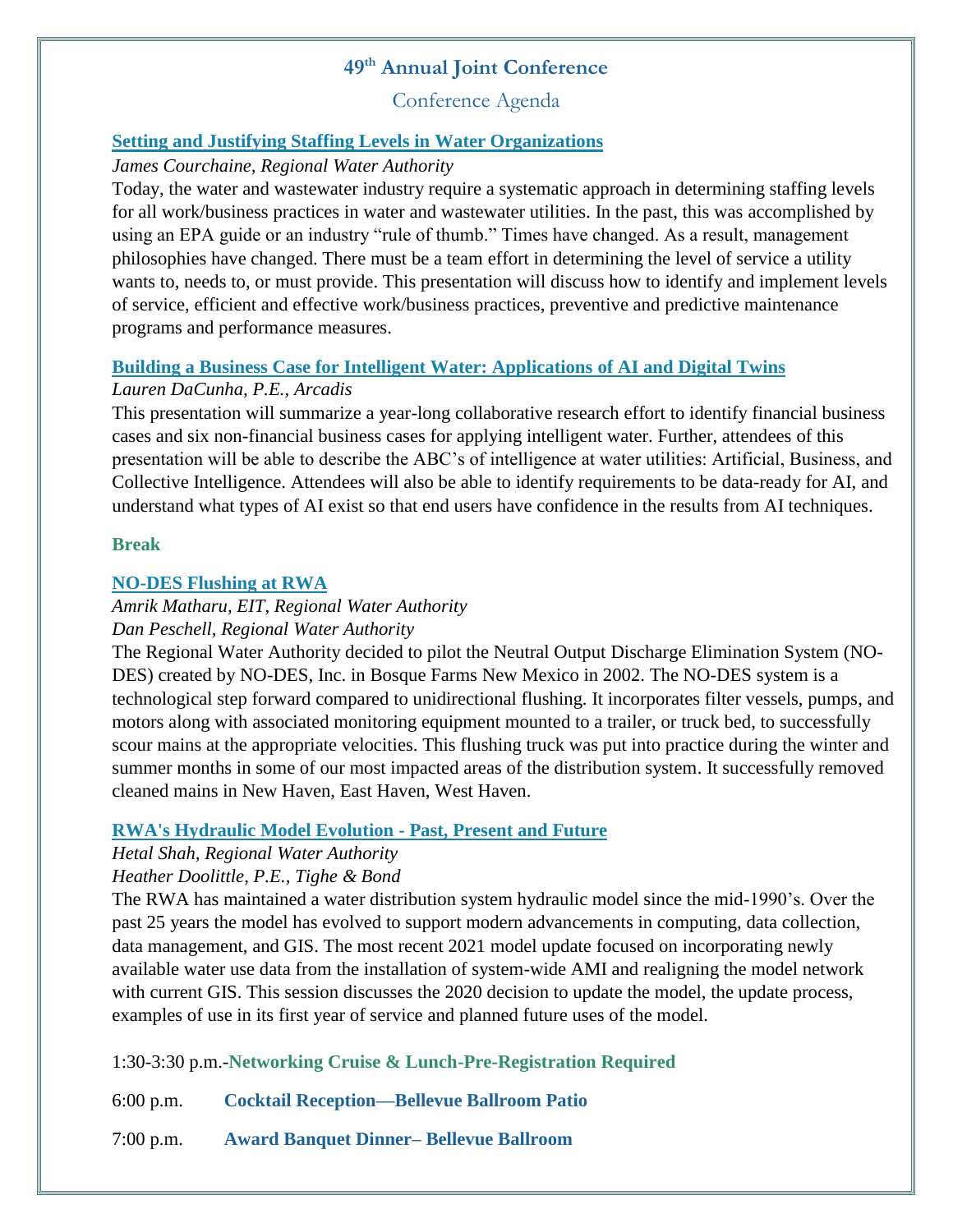Conference Agenda

#### **Friday, May 27, 2022**

7:30-9:00 a.m. **Breakfast –Salon DE**

8:00-9:00 am-Joint CWWA/CTAWWA Breakfast Board Meeting-American's Cup

**Technical Program Salon ABC** 9:15 a.m.-12 p.m.

#### **Trending in An Instant-Risk Communications**

#### *Melissa Elliott, Raftelis, AWWA Past President*

In today's digital media environment, water utilities must compete with many voices seeking to influence how customers feel about their water quality and service. Advocacy groups, product marketers, celebrities and others can leverage social media and a decentralized media culture to suddenly and unexpectedly place utilities in a negative light. To help water sector professionals prepare for and manage these situations, the American Water Works Association (AWWA) developed Trending in an Instant: A Risk Communication Guide for Water Utilities. The comprehensive guide draws on best practices and recommendations from water utilities and includes tools and action steps for strategically responding to high-profile communication issues.

This session takes participants through a discussion about risk communication strategies designed to help utilities manage and, hopefully, capitalize on unexpected communication challenges to build trust and develop relationships with consumers. The session focuses on research into the psychology and consumer behavior for responding to media-driven community anxiety. It also includes talking points for several current issues in the water sector, including drinking water quality, infrastructure funding, affordability, PFAS, and lead in drinking water.

11:15a.m. **WFP Smarts Game-Who Will Bring the Trophy Home? CWWA or CTAWWA**

# 11:45 a.m. **Closing Remarks** Ingrid Jacobs, Incoming CTAWWA Chair Raymond Baral, Incoming CWWA President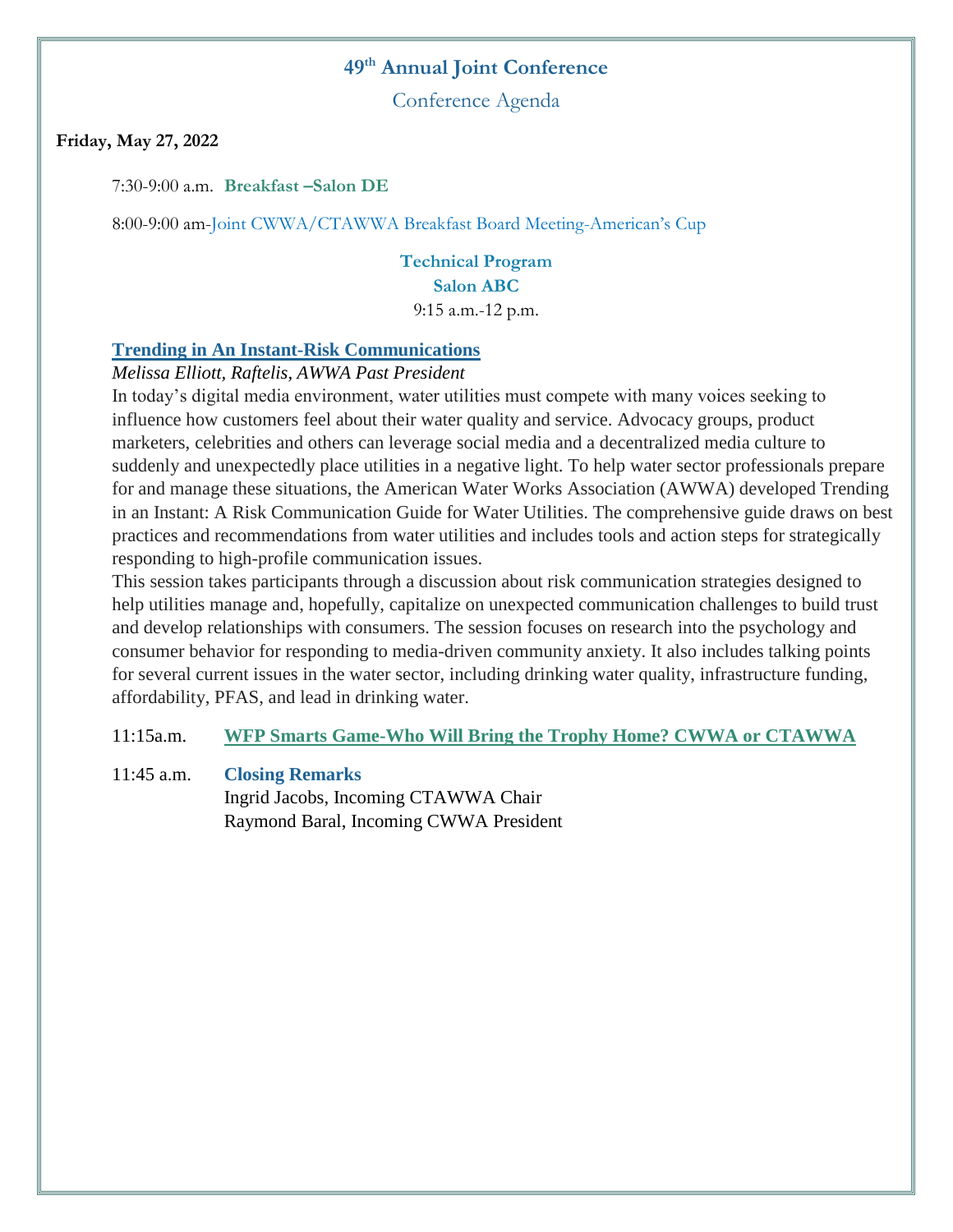



49th Annual Joint Conference **May 25-27, 2022**

# **Hotel Viking**

**Newport, RI**

**Hotel Pricing Package**

\$337.19 Single Occupancy Per Night \$446.84 Double Occupancy Per Night

**Package Includes**

Overnight Accomidations Wednesday Lunch & Dinner Reception Thursday Breakfast & Banquet Dinner Friday Breakfast Resort Fee

Room reservations can be made with the hotel directly by calling 800-556-7126 & requesting the "CTAWWA2022" rate.

Or following the hotel reservation link on the ctawwa.org site. Please make your reservations by May 3, 2022.



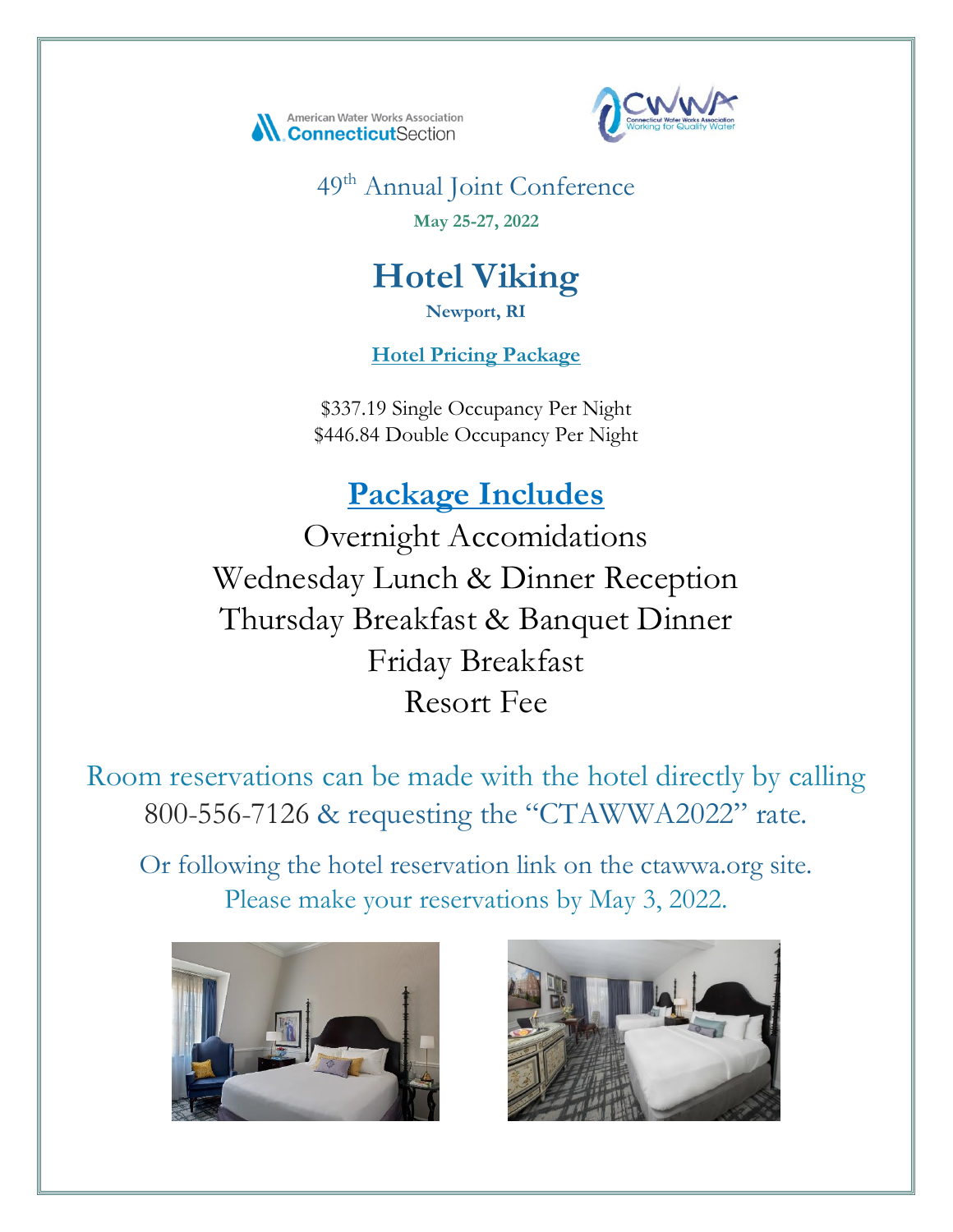| CTAWWA & CWWA 49th Annual Joint Conference                                                                       |                                    |                                                                                                    |                               |
|------------------------------------------------------------------------------------------------------------------|------------------------------------|----------------------------------------------------------------------------------------------------|-------------------------------|
|                                                                                                                  | Hotel Viking-Newport, RI           |                                                                                                    |                               |
|                                                                                                                  | May 24-27, 2022                    |                                                                                                    |                               |
|                                                                                                                  |                                    | <b>Conference Registration Forms</b>                                                               |                               |
|                                                                                                                  | <b>Includes Technical Sessions</b> |                                                                                                    |                               |
| Name: Spouse/Guest:                                                                                              |                                    |                                                                                                    |                               |
|                                                                                                                  |                                    |                                                                                                    |                               |
| Address: Andress:                                                                                                |                                    |                                                                                                    |                               |
|                                                                                                                  |                                    |                                                                                                    |                               |
|                                                                                                                  |                                    |                                                                                                    |                               |
| Hotel registrations must be made directly with the hotel. Full conference registration includes Wednesday Lunch. |                                    | Note: Hotel Registration includes overnight accommodations, dinner, breakfast, taxes & gratuities. |                               |
| <b>CONFERENCE FEES (Per Person)</b>                                                                              |                                    |                                                                                                    | <b>Circle Choices</b>         |
| Thursday Awards Dinner Meal Choice: (circle one) Surf & Turf                                                     |                                    | Vegetarian                                                                                         |                               |
|                                                                                                                  |                                    |                                                                                                    |                               |
| Thursday Awards Dinner Meal Choice: (circle one) Surf & Turf Surf 1997 Vegetarian                                |                                    |                                                                                                    |                               |
|                                                                                                                  |                                    |                                                                                                    |                               |
| Thursday Awards Dinner Meal Choice: (circle one)                                                                 | Surf & Turf Vegetarian             |                                                                                                    |                               |
|                                                                                                                  |                                    |                                                                                                    |                               |
|                                                                                                                  |                                    |                                                                                                    |                               |
| Thursday Awards Dinner Meal Choice: (circle one) Surf & Turf Surf Wegetarian                                     |                                    |                                                                                                    |                               |
|                                                                                                                  |                                    | <b>Networking Cruise with Lunch-Thursday 1:30pm</b>                                                |                               |
|                                                                                                                  |                                    |                                                                                                    |                               |
| Philanthropic Committee/Scholarships Raffle Item Donation                                                        |                                    |                                                                                                    |                               |
|                                                                                                                  |                                    |                                                                                                    | .S.                           |
|                                                                                                                  | <b>CREDIT CARD</b>                 |                                                                                                    |                               |
| <b>Type of Payment</b>                                                                                           |                                    |                                                                                                    | Amount (from TOTAL FEE above) |
| Check (Payable to CTAWWA)<br>$L_{\text{P.O.#}}$<br><b>Credit Card #</b>                                          | UMasterCard/Visa<br>Exp. Date      | $\Box$ AMEX<br><b>LDiscover</b><br>CCV#<br>Signature                                               | \$.                           |
|                                                                                                                  |                                    |                                                                                                    |                               |

o Check here if you have a disability & require accommodation to fully participate.

**On Line Registration Available at ctawwa.org Or email form to longoctawwa@gmail.com, fax 860-953-3051 Checks payable to CTAWWA & mail to CTAWWA, P.O. Box 330472, West Hartford, CT 06133**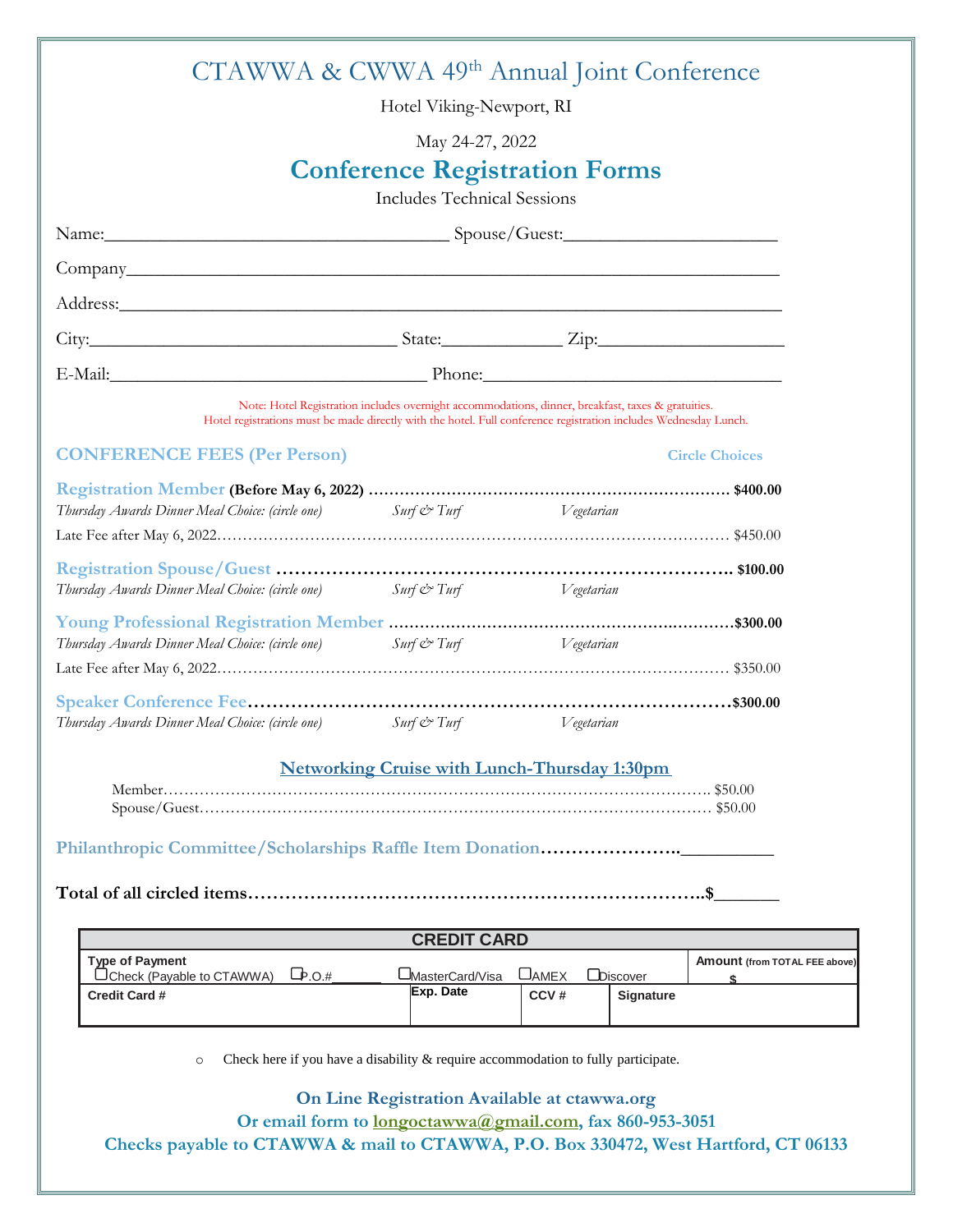# CTAWWA & CWWA 49th Annual Joint Conference

Hotel Viking-Newport, RI

May 24-27, 2022

# **SPONSORSHIP OPPORTUNTIES**

| E-Mail: Phone: Phone: Phone: Phone: Phone: Phone: Phone: Phone: Phone: Phone: Phone: Phone: Phone: Phone: Phone: Phone: Phone: Phone: Phone: Phone: Phone: Phone: Phone: Phone: Phone: Phone: Phone: Phone: Phone: Phone: Phon |  |  |
|--------------------------------------------------------------------------------------------------------------------------------------------------------------------------------------------------------------------------------|--|--|
| We wish to be a sponsor for the following Annual Conference events: Circle Choices                                                                                                                                             |  |  |
|                                                                                                                                                                                                                                |  |  |
|                                                                                                                                                                                                                                |  |  |
|                                                                                                                                                                                                                                |  |  |
|                                                                                                                                                                                                                                |  |  |
|                                                                                                                                                                                                                                |  |  |
|                                                                                                                                                                                                                                |  |  |
|                                                                                                                                                                                                                                |  |  |

| <b>CREDIT CARD</b>                                         |             |                   |       |                  |                                      |
|------------------------------------------------------------|-------------|-------------------|-------|------------------|--------------------------------------|
| <b>Type of Payment</b><br>$\Box$ Check (Payable to CTAWWA) | $L_{p.O.#}$ | _MasterCard/Visa_ | ∟Амех | Discover         | <b>Amount (from TOTAL FEE above)</b> |
| <b>Credit Card #</b>                                       |             | Exp. Date         | CCV#  | <b>Signature</b> |                                      |

o Check here if you have a disability & require accommodation to fully participate.

**On Line Registration Available at ctawwa.org Or email form to longoctawwa@gmail.com, fax 860-953-3051 Checks payable to CTAWWA & mail to CTAWWA, P.O. Box 330472, West Hartford, CT 06133**

For more information, please contact Romana Longo at  $longootawwa@gmail.com$  or 860-604-8996</u>